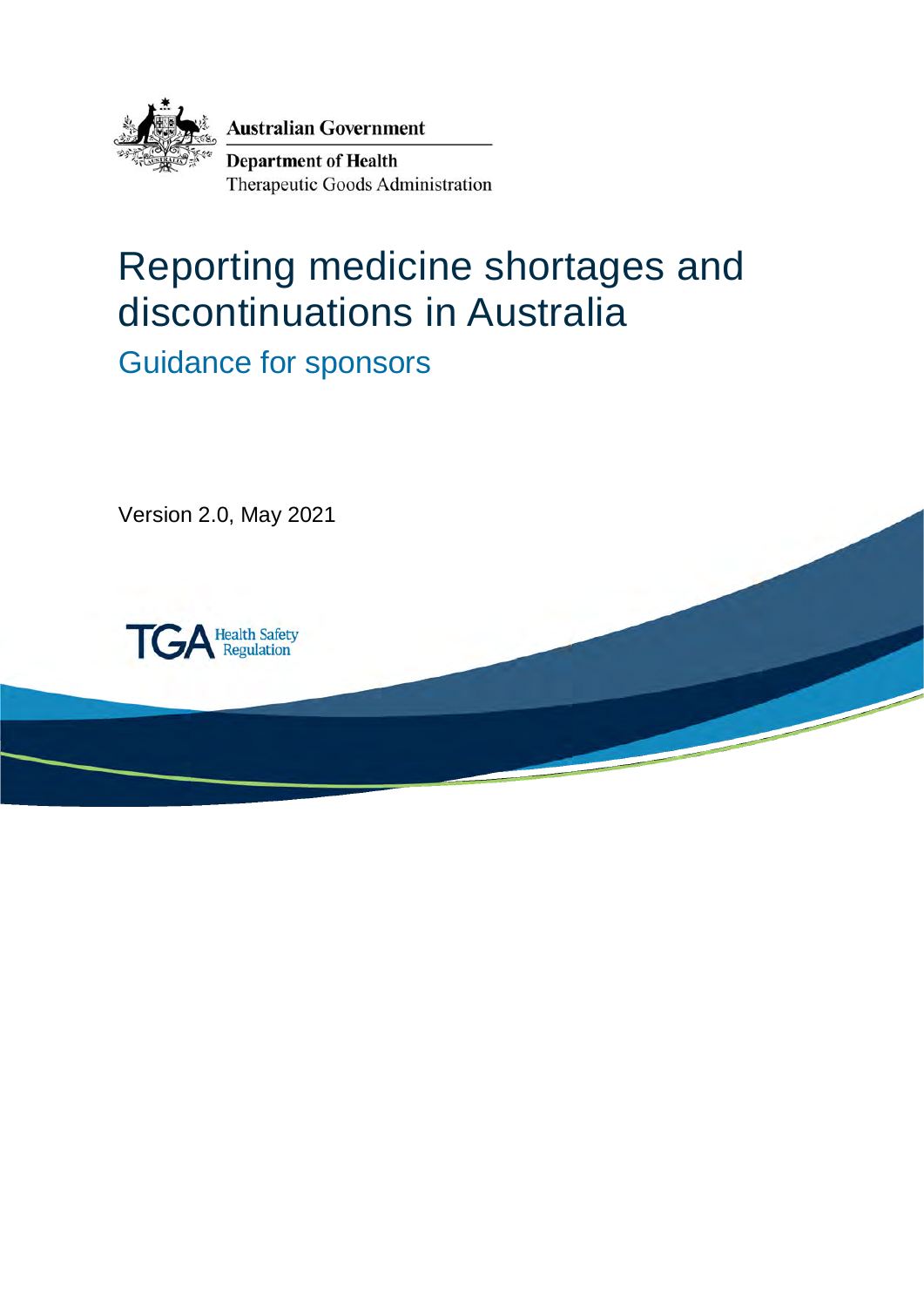#### **Copyright**

#### © Commonwealth of Australia 2021

This work is copyright. You may reproduce the whole or part of this work in unaltered form for your own personal use or, if you are part of an organisation, for internal use within your organisation, but only if you or your organisation do not use the reproduction for any commercial purpose and retain this copyright notice and all disclaimer notices as part of that reproduction. Apart from rights to use as permitted by the *Copyright Act 1968* or allowed by this copyright notice, all other rights are reserved and you are not allowed to reproduce the whole or any part of this work in any way (electronic or otherwise) without first being given specific written permission from the Commonwealth to do so. Requests and inquiries concerning reproduction and rights are to be sent to the TGA Copyright Officer, Therapeutic Goods Administration, PO Box 100, Woden ACT 2606 or emailed to [<tga.copyright@tga.gov.au>](mailto:tga.copyright@tga.gov.au).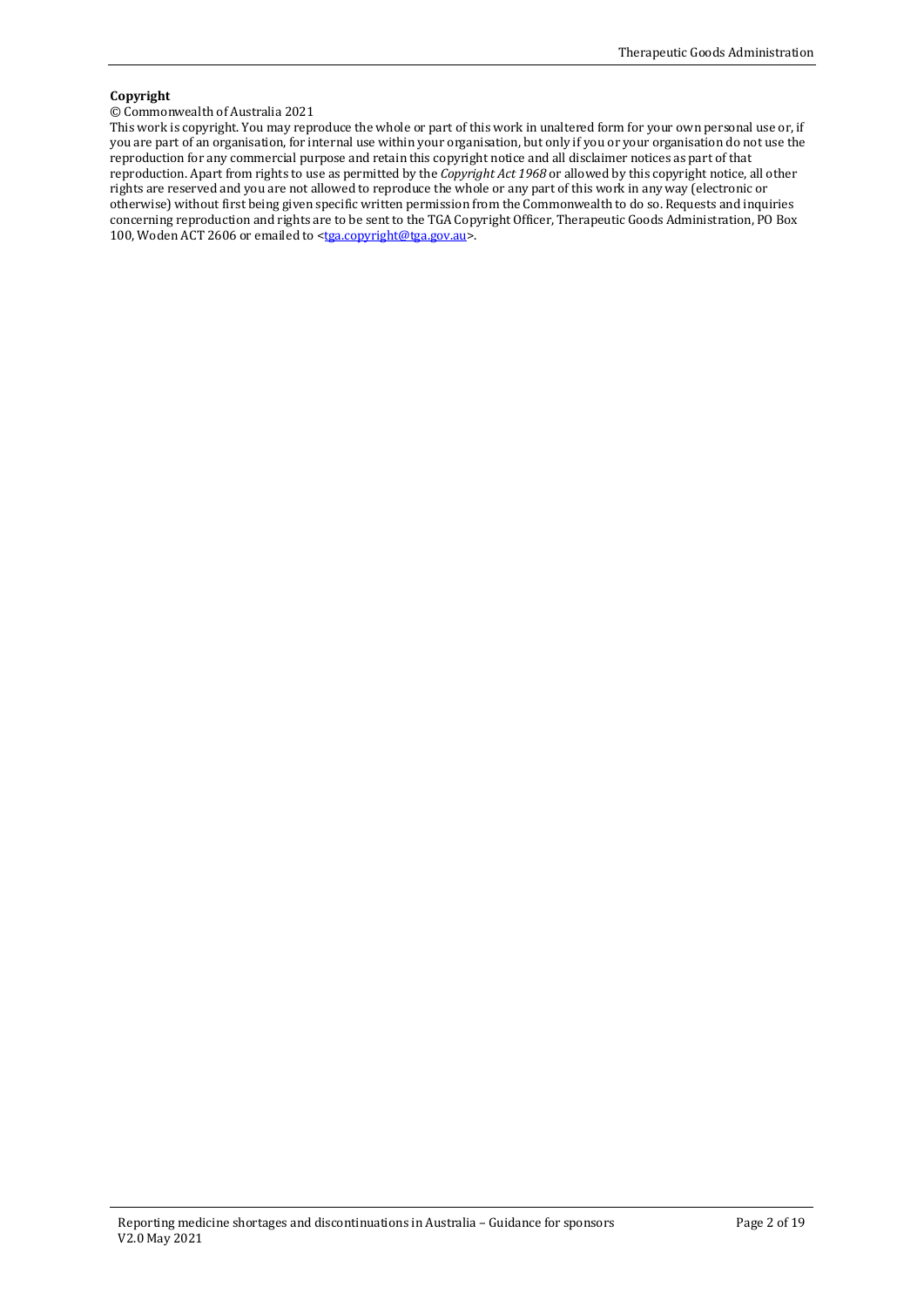# **Contents**

|                                                                                | 5              |
|--------------------------------------------------------------------------------|----------------|
| Reporting a shortage to the TGA __________________                             | 5              |
| Medicine shortages and discontinuations ______________6                        |                |
|                                                                                | 6              |
|                                                                                | $\overline{7}$ |
|                                                                                |                |
|                                                                                |                |
| Completing the shortage notification form ___________                          | 9              |
|                                                                                | 9              |
|                                                                                |                |
| Dosage forms and strengths in shortage __________________________________9     |                |
|                                                                                | 9              |
|                                                                                |                |
|                                                                                |                |
| Temporary PBS listing of section 19A approved medicines---------------------10 |                |
|                                                                                |                |
| Consent to import and supply medicines that do not comply with standards       |                |
|                                                                                |                |
|                                                                                |                |
| Submitting a shortage notification _____________________11                     |                |
| Minimum information required to submit a notification to TGA ___ 11            |                |
|                                                                                |                |
|                                                                                |                |
|                                                                                |                |
| New notifications for products previously in shortage_______________ 12        |                |
| Publication of shortages on the TGA website _________13                        |                |
|                                                                                |                |
|                                                                                |                |
| Availability of shortage notifications on the TGA website __________ 14        |                |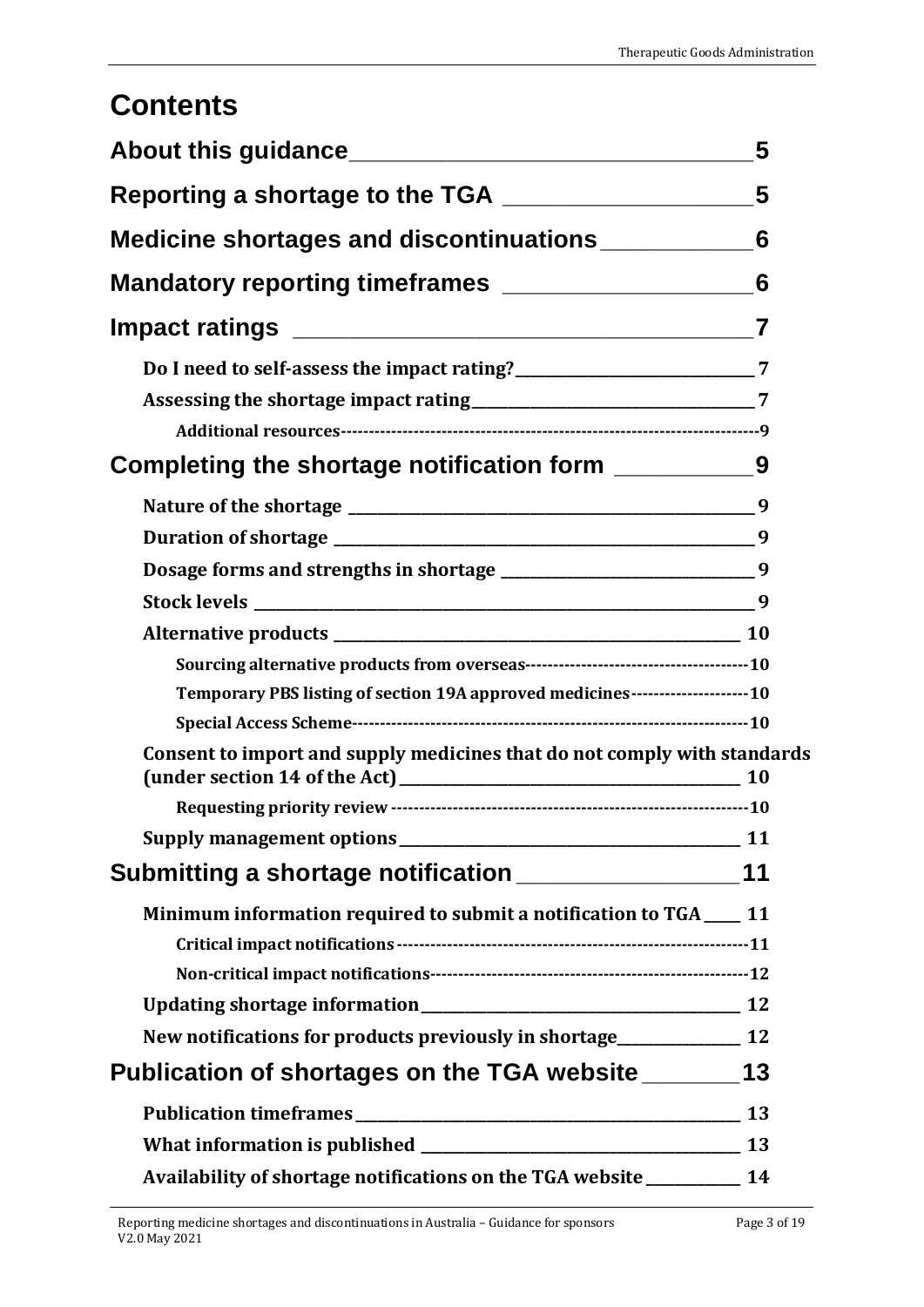| Communication of shortages _____________________                    |    |
|---------------------------------------------------------------------|----|
|                                                                     | 14 |
|                                                                     | 15 |
|                                                                     | 15 |
|                                                                     |    |
|                                                                     |    |
| Discontinued medicine is replaced with a new medicine___________ 16 |    |
|                                                                     |    |
|                                                                     |    |
|                                                                     | 18 |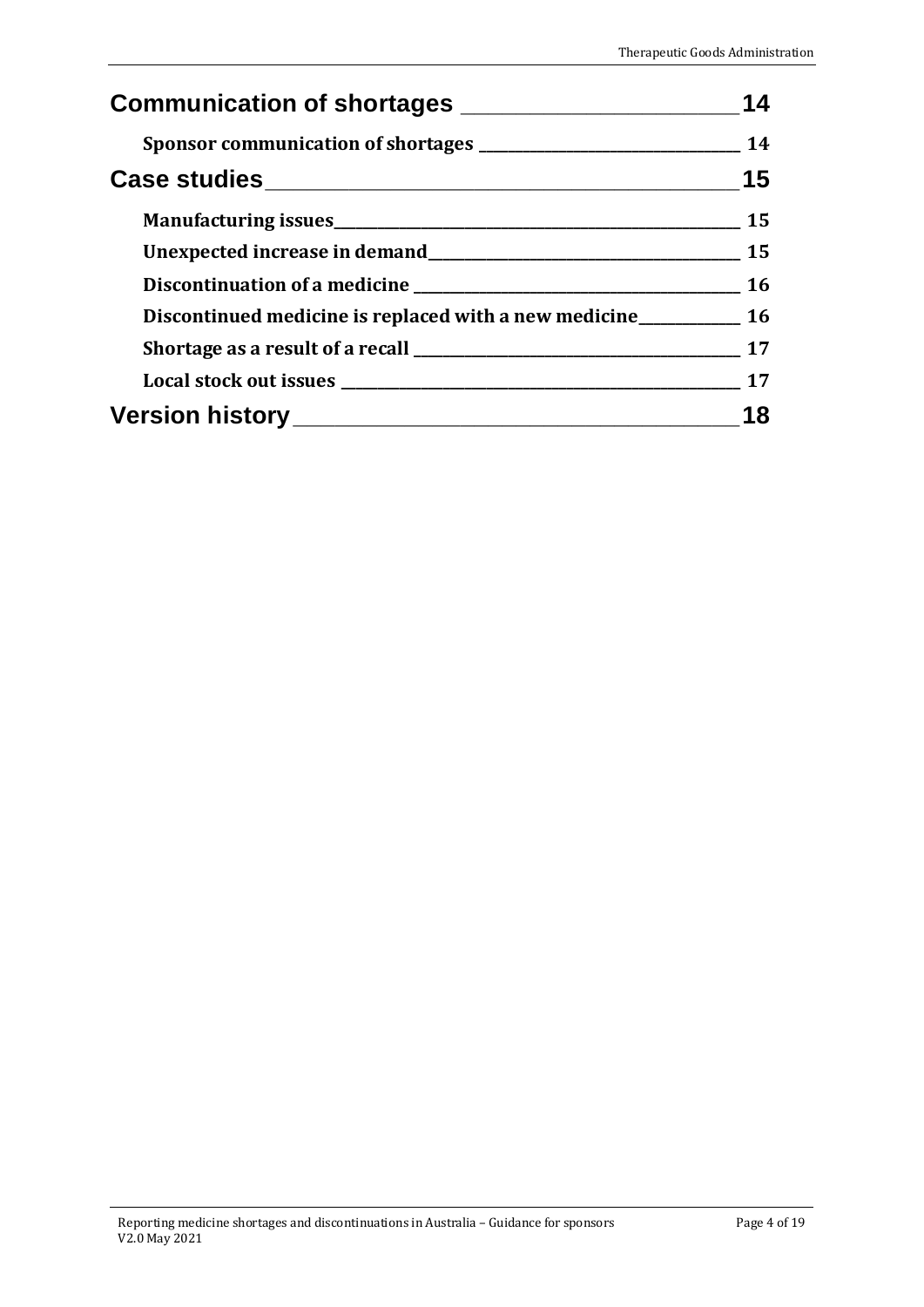# <span id="page-4-0"></span>**About this guidance**

This guidance is for sponsors of reportable medicines, which include:

- Schedule 4 (Prescription Only) medicines
- Schedule 8 (Controlled Drug) medicines
- over-the-counter medicines included in the [Therapeutic Goods \(Reportable Medicines\)](https://www.legislation.gov.au/Series/F2018L01678)  [Determination.](https://www.legislation.gov.au/Series/F2018L01678)

'**Reportable medicines**' are defined in the [Therapeutic Goods Act 1989 \(the Act\),](https://www.legislation.gov.au/Series/C2004A03952) see section 30EH.

This guidance describes the mandatory requirements for reporting current and anticipated reportable medicine shortages and discontinuations in Australia.

This guidance should be read in conjunction with Medicine shortages/discontinuations -[Electronic notification form: User guide.](https://www.tga.gov.au/publication/medicine-shortagesdiscontinuations-electronic-notification-form-user-guide) 

# <span id="page-4-1"></span>**Reporting a shortage to the TGA**

You must notify us of all **current and anticipated** shortages and discontinuations of reportable medicines.

Information that you need to report includes, but is not limited to:

- impact of the shortage
- nature of the shortage
- duration of the shortage
- dosage forms and strengths in shortage
- estimation of current stock levels
- availability of alternative products
- supply management options

This information is important as it helps us assess the extent of the shortage and develop strategies to manage it. Notifications are published on the TGA website but commercially sensitive information is for 'official use only' and removed from the published report.

For information on what we publish, please see ['What information is published'](#page-12-2).

If a health professional or another sponsor advises us that supply of your medicine is unlikely to meet normal or projected demand, we will investigate. If confirmed, you will be required to submit a notification to us.

There are penalty provisions under the *Therapeutic Goods Act 1989* that can be applied to sponsors who do not comply with the mandatory reporting obligations.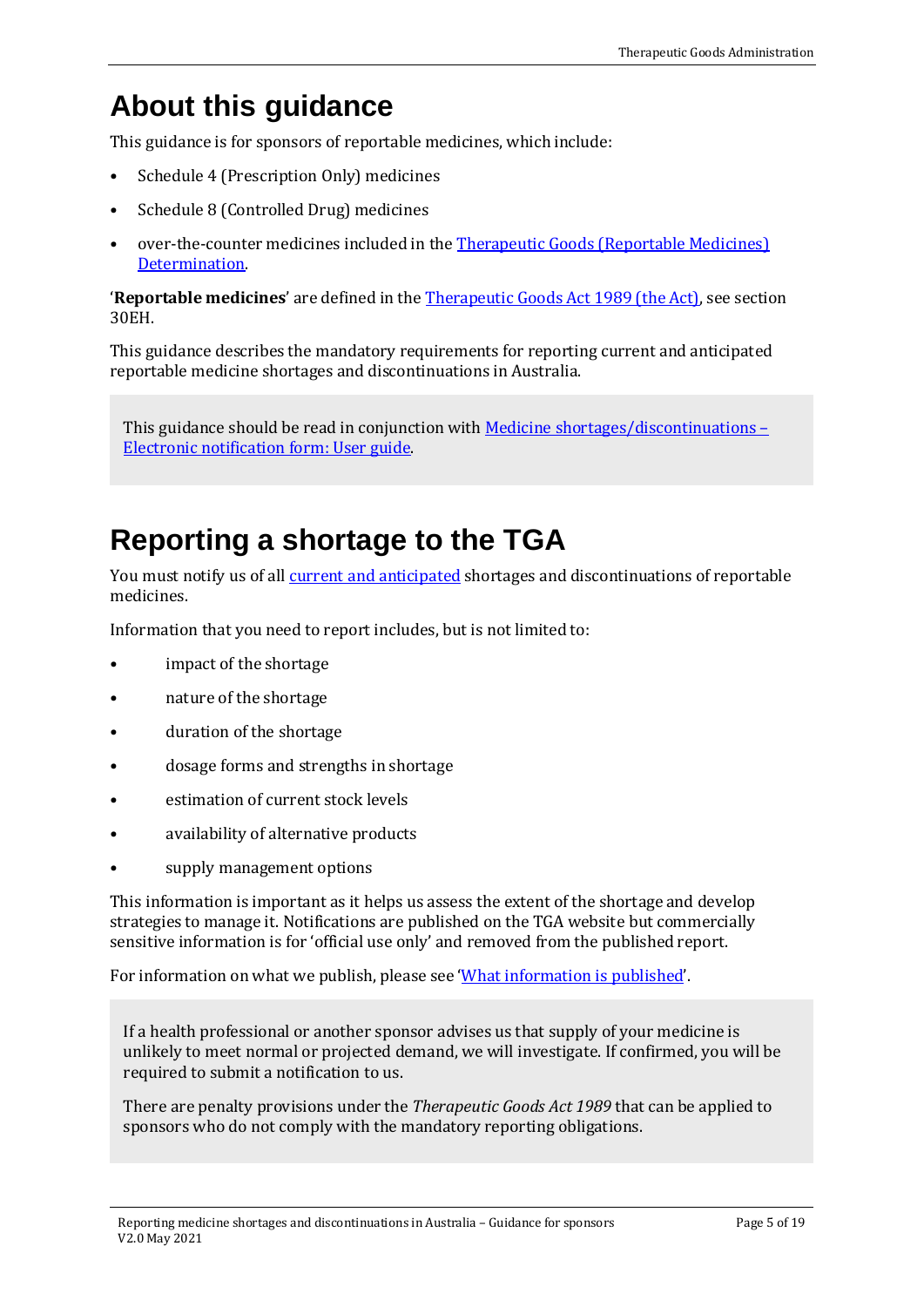Information on compliance measures in relation to your reporting obligations is available at: [Medicine Shortages in Australia: Reporting obligations and the TGA](https://www.tga.gov.au/medicine-shortages-australia-reporting-obligations-and-tgas-compliance-framework)'s compliance framework

# <span id="page-5-0"></span>**Medicine shortages and discontinuations**

A **medicine shortage** occurs when the supply of a medicine is not likely to meet the normal or projected consumer demand within Australia at any point during the next **6 months**.

A **discontinuation** refers to a medicine no longer being available in the marketplace. It does not refer to cancellation of an [Australian Register of Therapeutic Goods \(ARTG\)](https://www.tga.gov.au/australian-register-therapeutic-goods) entry.

Section 30EI of the Act defines **medicine shortage** as:

There is a shortage of a medicine in Australia at a particular time if, at any time in the 6 months after that particular time, the supply of that medicine in Australia will not, or will not be likely to, meet the demand for the medicine for all of the patients in Australia who take, or who may need to take, the medicine.

# <span id="page-5-1"></span>**Mandatory reporting timeframes**

If you are the sponsor of a reportable medicine, you must notify us of any shortage or discontinuation of your product(s) within legislated timeframes. Timeframes differ depending on the impact of the disruption.

Information to help you assess the impact rating is included later in this guidance.

Timeframes for reporting shortages:

• **Critical impact shortages**

You must report known shortages of critical impact to us within **2 working days**.

At this time you must provide at least th[e minimum mandatory](#page-10-2) information about the shortage.

You have a further **3 working days** in which to provide the remaining required information about the shortage.

• **Non-critical shortages**

You must report all non-critical shortages (those of low and medium impact) to us in full (that is, completion of all mandatory fields in the notification form) within **10 working days**.

• **Anticipated shortages**

You must submit a medicines shortage notification if you anticipate that there is going to be a shortage at any time in the next 6 months.

Timeframes for reporting discontinuations:

• **Critical impact discontinuations**

You must report discontinuations of critical impact medicines at least **12 months** before the discontinuation is to occur or, if this is not possible, as soon as practicable after the decision.

The long lead time for reporting a permanent discontinuation that will have critical impact is necessary as your brand may be the only version of the medicine on the ARTG.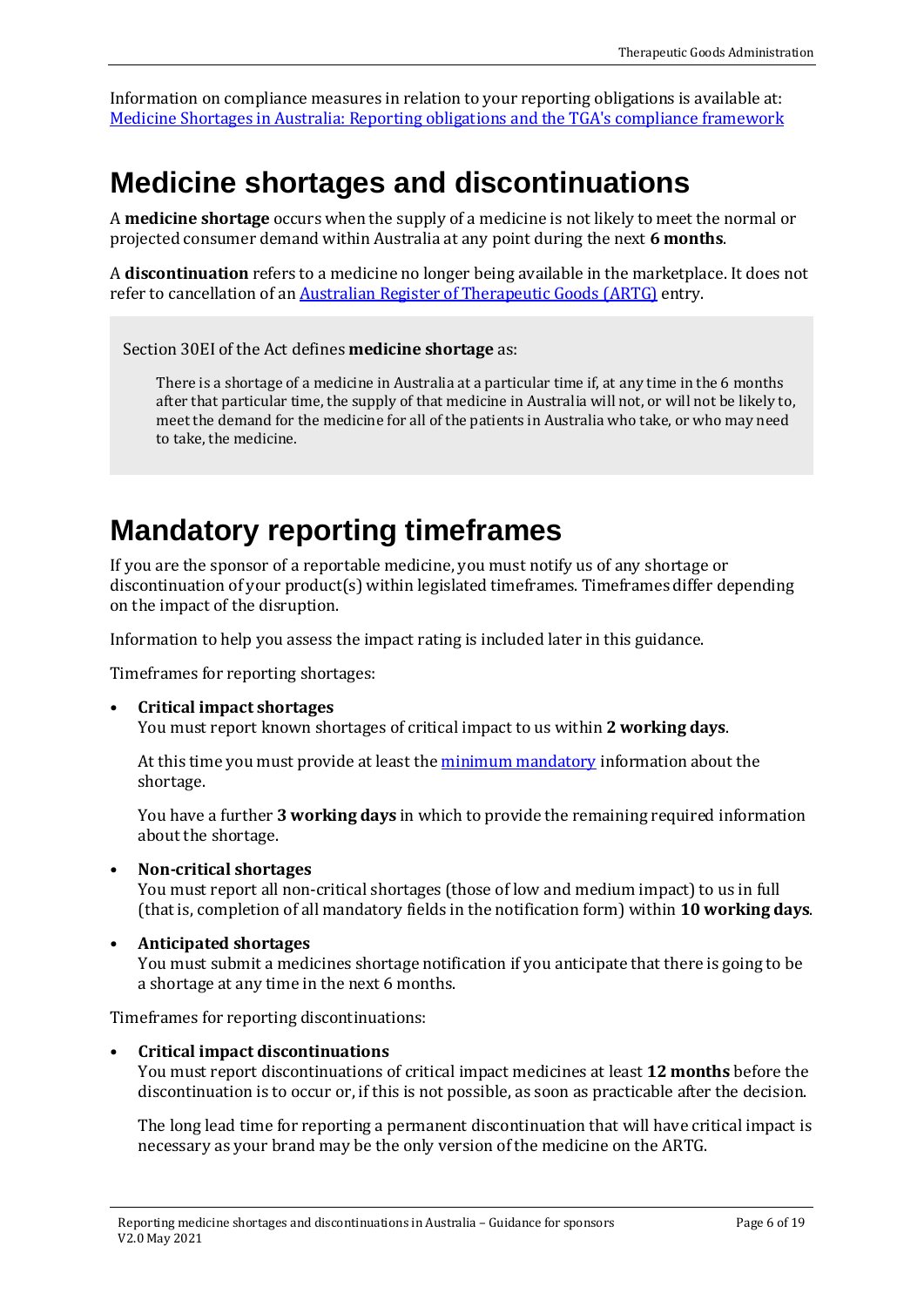### • **Non-critical discontinuations**

You must report non-critical discontinuations at least **6 months** before the discontinuation is to occur or, if this is not possible, as soon as practicable after the decision.

You must report **all** discontinuations even if you are replacing the product with a new entry on the ARTG.

If you are unsure about whether to submit a medicine shortage notification, you can contact the [Medicine Shortages Section](https://www.tga.gov.au/hubs/medicine-shortages#contact) for assistance.

For details of legislated reporting timeframes, see section 30EF of the Act.

# <span id="page-6-0"></span>**Impact ratings**

## <span id="page-6-1"></span>**Do I need to self-assess the impact rating?**

If your medicine is not on the Medicines Watch List, you need to self-assess the shortage impact rating.

Shortages of medicines included on the [Medicines Watch List](https://www.legislation.gov.au/Series/F2018L01679) are **automatically** deemed to have a critical shortage impact rating.

## <span id="page-6-2"></span>**Assessing the shortage impact rating**

In determining the shortage impact, you need to consider the:

- nature and size of the population affected
- prevalence of use in the population
- availability and type of alternative or substitute medicines.

To help you self-assess the impact of your shortage, refer to Table 1 and Table 2 below.

Your reportable medicine shortage will have a **critical** shortage impact rating if

EITHER of the following applies:

- at the time of the shortage or decision to discontinue, there are no Australian-registered goods that could reasonably be used as a substitute for the medicine in question, or
- if there are suitable substitutes available, they would likely not be available in sufficient quantities to meet demand

#### AND

• the shortage or discontinuation has the potential to have a life-threatening impact, or a serious impact, on the physical or mental health or functioning of, persons who take or who may need to take, the medicine in question.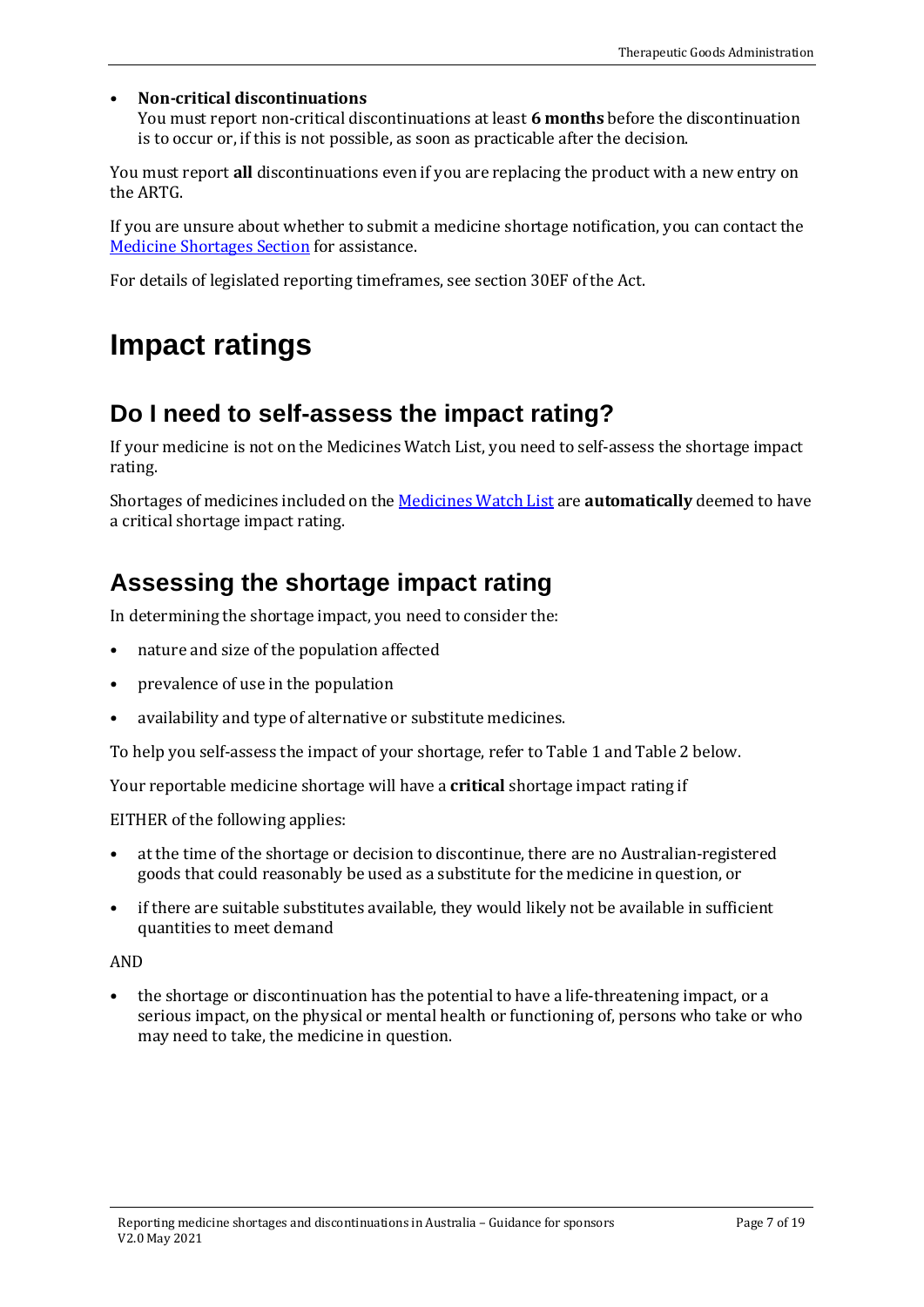| Substitute medicine ranking (refer Table 2)                                                               |                                                 |                                            |                                                       |                                                    |                                            |
|-----------------------------------------------------------------------------------------------------------|-------------------------------------------------|--------------------------------------------|-------------------------------------------------------|----------------------------------------------------|--------------------------------------------|
| <b>Patient</b><br><b>Population</b><br><b>Affected</b>                                                    | <b>Exact</b><br><i>alternative</i><br>available | <b>Similar</b><br>alternative<br>available | <b>Appropriate</b><br><i>alternative</i><br>available | <b>Possible</b><br><i>alternative</i><br>available | N <sub>0</sub><br>alternative<br>available |
| Rare<br>$<$ 9 per 100,000<br>population<br><b>Uncommon</b><br>$> 9$ and $< 100$ per<br>100,000 population | Low                                             | Low                                        | Medium                                                | Medium                                             | Critical                                   |
| Common<br>$>$ 100 per 100,000<br>population                                                               | Low                                             | Medium                                     | Medium                                                | Critical                                           | Critical                                   |

#### **Table 1 – Impact assessment framework**

| Table 2 - Assessing and ranking substitutes/alternatives |
|----------------------------------------------------------|
|----------------------------------------------------------|

| Substitute medicines or therapeutic alternatives                                                                                                                                                                                          |                                                                                                                                                                                                                                                                                                               |  |  |
|-------------------------------------------------------------------------------------------------------------------------------------------------------------------------------------------------------------------------------------------|---------------------------------------------------------------------------------------------------------------------------------------------------------------------------------------------------------------------------------------------------------------------------------------------------------------|--|--|
| Determined by taking into account:<br>Types of substitute medicines                                                                                                                                                                       | <b>EXACT</b> - same medicine (active ingredient, strength and<br>route of administration)                                                                                                                                                                                                                     |  |  |
| or therapeutic alternatives that<br>exist                                                                                                                                                                                                 | <b>SIMILAR</b> - same active ingredient but different strength                                                                                                                                                                                                                                                |  |  |
| The approved indications for<br>$\bullet$<br>the substitute medicines or<br>therapeutic alternatives<br>Likelihood of available<br>substitute medicines or<br>therapeutic alternatives being<br>available in quantities to meet<br>demand | <b>APPROPRIATE</b><br>Different active ingredient but same pharmacological<br>class and adverse reaction profiles when administered<br>to patient in therapeutically equivalent doses.<br>OR<br>Same active ingredient but different dose form that may<br>require consideration of care setting implication. |  |  |
| <b>Note:</b> When ranking a medicine<br>shortage, consideration is also<br>given to the feasibility of the<br>medicine being substituted in the<br>context of the patient population<br>and the care setting                              | <b>POSSIBLE</b> – different active ingredient but comparable<br>pharmacological class or mode of action                                                                                                                                                                                                       |  |  |
|                                                                                                                                                                                                                                           | <b>NONE</b> – unique pharmacology, no substitute medicine<br>or alternative treatment options exist                                                                                                                                                                                                           |  |  |

See sections 30EF and 30EG of the Act for information about assessing critical impact shortages and discontinuations.

We will review your notification to confirm the impact status. If it is not correct, we will contact you and you may be asked to vary the notification.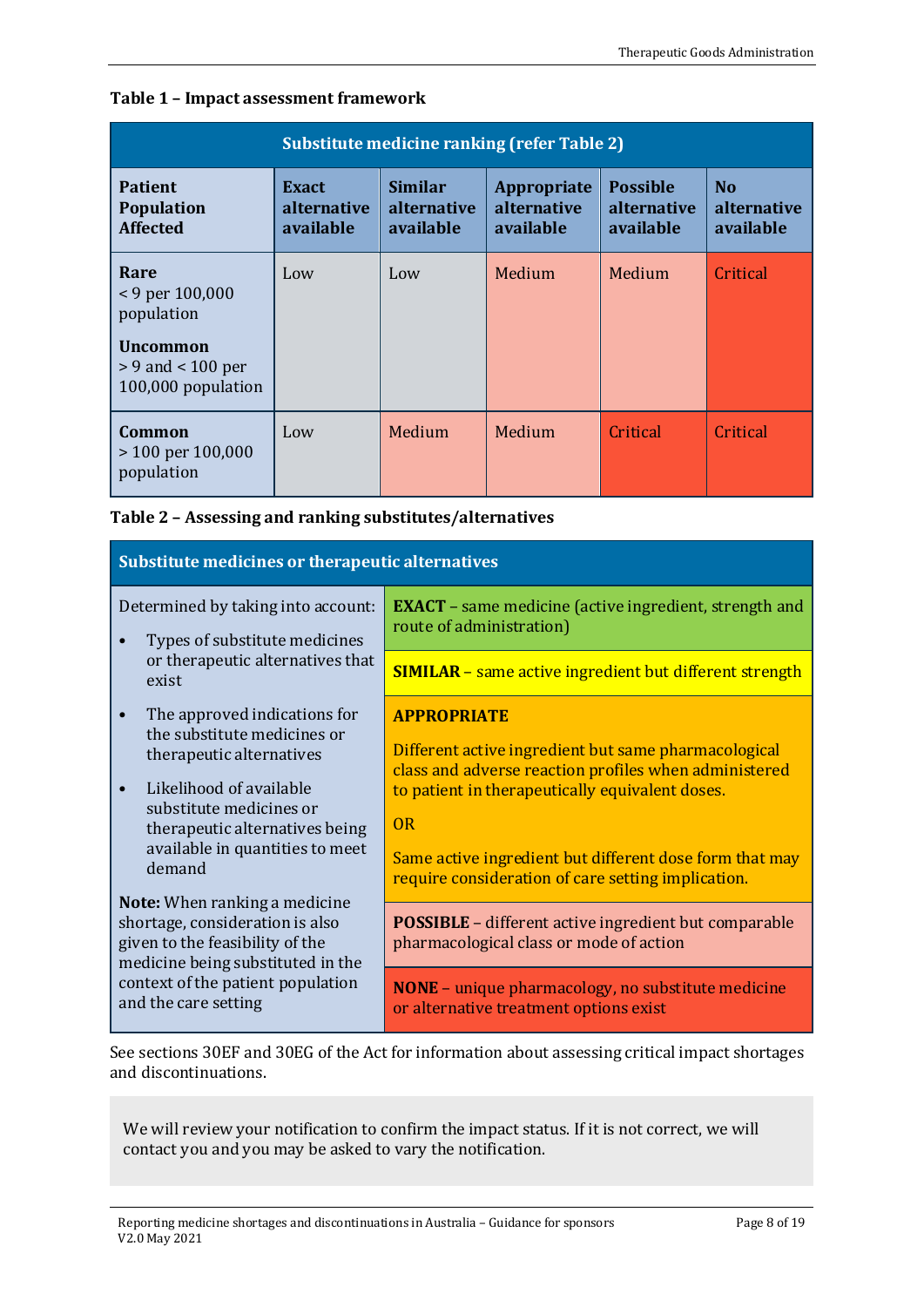### <span id="page-8-0"></span>**Additional resources**

- Decision tree  [What is the patient impact of my medicine shortage and do I have to report it](https://www.tga.gov.au/what-patient-impact-my-medicine-shortage-and-do-i-have-report-it-tga)  [to the TGA?](https://www.tga.gov.au/what-patient-impact-my-medicine-shortage-and-do-i-have-report-it-tga)
- **[Case studies](#page-14-0)**

# <span id="page-8-1"></span>**Completing the shortage notification form**

### <span id="page-8-2"></span>**Nature of the shortage**

You must tell us what type of shortage is occurring. Shortages can be:

- Current they are happening now
- Anticipated they will happen at a future date
- Discontinuations products will no longer be supplied to the Australian market
- Resolved supply of a medicine that was in shortage has returned to normal (you cannot identify a shortage as 'resolved' if you haven't already reported it to us)

Once you have sufficient stock to meet demand, the shortage is resolved and you must vary your existing notification to reflect this.

## <span id="page-8-3"></span>**Duration of shortage**

You must report any supply disruption, regardless of the expected duration.

It is not feasible for us to prescribe a standard minimum period of inability to supply that will **not** be of significant consequence to patients.

For example, inability to supply an antibiotic used in life-threatening situations or particular anti-venoms for as little as 24 hours could be deemed to be of critical impact in certain circumstances.

## <span id="page-8-4"></span>**Dosage forms and strengths in shortage**

When identifying what is in shortage, you must further define the medicine (or molecule) by [active ingredient\(](https://www.tga.gov.au/acronyms-glossary#id_896)s)[, strength](https://www.tga.gov.au/acronyms-glossary#id_1296) an[d route of administration.](https://www.tga.gov.au/acronyms-glossary#id_1259) 

This information allows us to assess the shortage against alternative formulations and strengths, when there are other suppliers of similar medicines.

# <span id="page-8-5"></span>**Stock levels**

When reporting a shortage or discontinuation, it is important that you provide us with an estimation of the current stock levels in Australia at both:

• sponsor/manufacturer

AND

• wholesaler/distributor.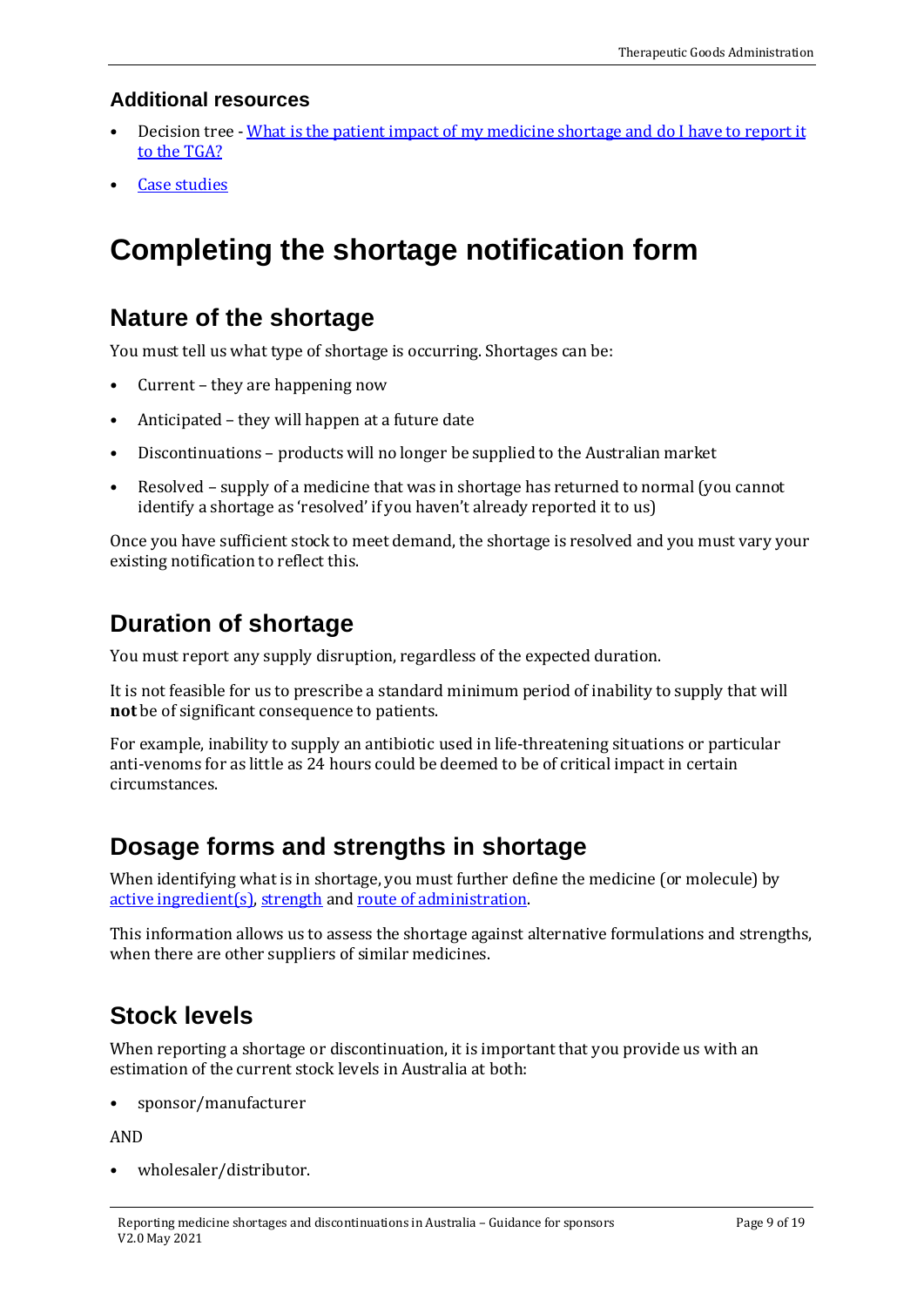This information assists us in assessing the extent of the shortage and what strategies are needed to manage it.

In some situations the amount of stock held at a distribution centre, considered in conjunction with what the sponsor holds, can affect whether or not there is a medicine shortage.

## <span id="page-9-0"></span>**Alternative products**

### <span id="page-9-1"></span>**Sourcing alternative products from overseas**

Where there are no suitable alternative Australian-registered medicines, you can apply to import and supply overseas-approved medicines under section 19A of the Act.

Medicines approved under section 19A for import and supply to assist during a medicine shortage are included in a database on the TGA website.

For more information, refer to Information for sponsors: Supplying medicines during a shortage [under section 19A](https://www.tga.gov.au/information-sponsors-supplying-medicines-during-shortage-under-section-19a)

### <span id="page-9-2"></span>**Temporary PBS listing of section 19A approved medicines**

Where we have approved temporary supply of an overseas-approved medicine, you can apply for listing of the section 19A medicine on the Pharmaceutical Benefits Scheme (PBS). No fees apply for the temporary listing.

For more information refer t[o PBS Frequently Asked Questions.](https://www.pbs.gov.au/info/general/faq#WhatistheSpecialAccessScheme)

### <span id="page-9-3"></span>**Special Access Scheme**

You also can import stock for use by certain health practitioners under the **Special Access** [Scheme \(SAS\).](https://www.tga.gov.au/form/special-access-scheme) 

## <span id="page-9-4"></span>**Consent to import and supply medicines that do not comply with standards (under section 14 of the Act)**

In exceptional circumstances, you can also apply for consent to import and supply Australianregistered medicines that do not comply with applicable standards (for example, a particular therapeutic goods order or pharmacopoeial monograph).

### <span id="page-9-5"></span>**Requesting priority review**

To mitigate a shortage of a reportable medicine, you can request **priority review** of an application for section 14 consent. You must have submitted a medicine shortage notification before seeking priority review.

For more information refer to:

- [Consent to import, supply or export therapeutic goods that do not comply with standards](https://www.tga.gov.au/consent-import-supply-or-export-therapeutic-goods-do-not-comply-standards-information-industry)  [information for industry](https://www.tga.gov.au/consent-import-supply-or-export-therapeutic-goods-do-not-comply-standards-information-industry)
- [Database of consents to import, supply or export therapeutic goods that do not comply with](https://www.tga.gov.au/ws-s14-index)  [standards](https://www.tga.gov.au/ws-s14-index)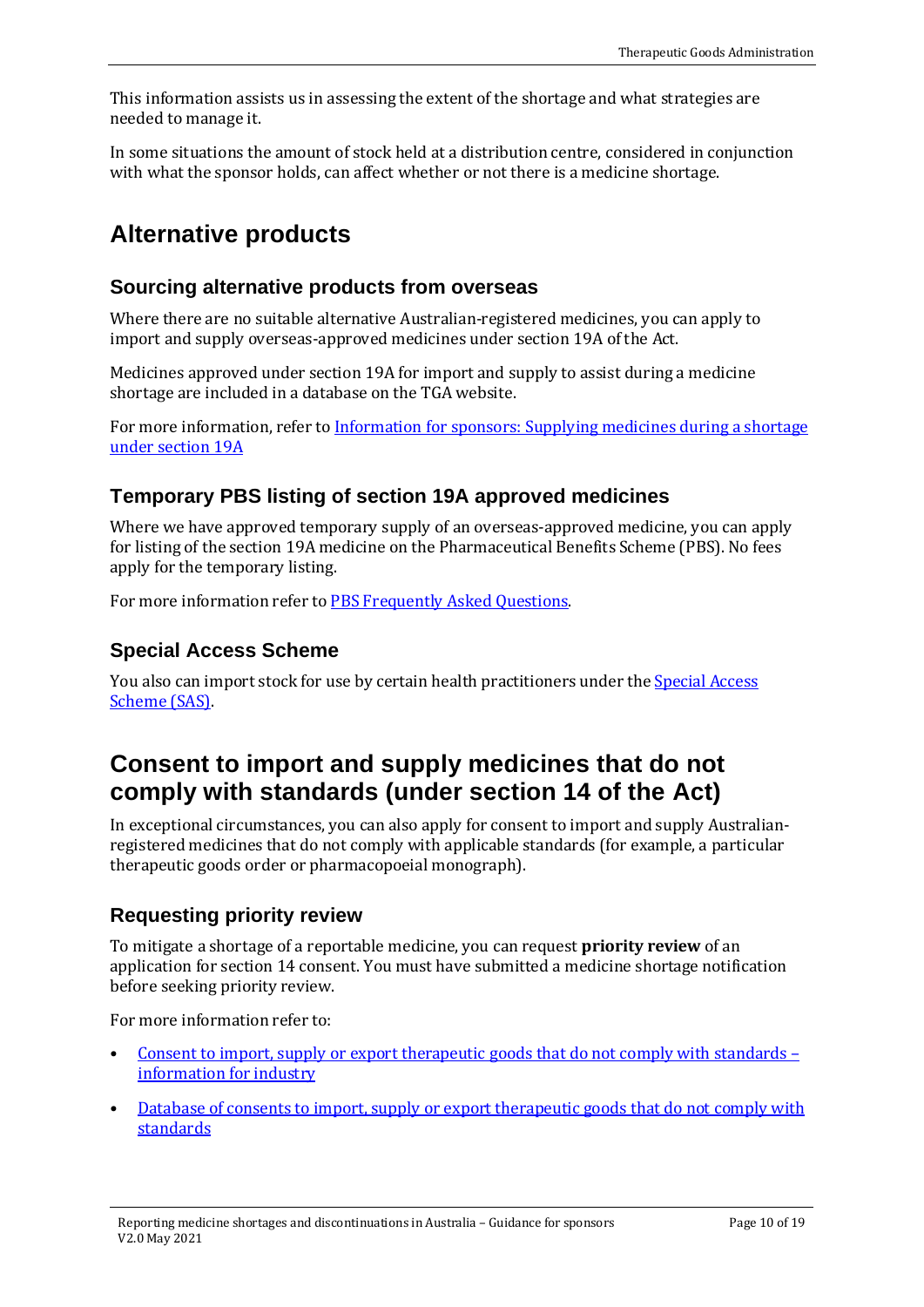# <span id="page-10-0"></span>**Supply management options**

To assist us in coordinating [communications](#page-13-1) and shortage management in parallel with you, you need to advise us of what supply management actions are planned or have been undertaken to help address the shortage.

Actions that you can consider include, but are not limited to:

- constrained supply to prevent stockpiling
- working to expedite the next shipment
- supply of a substitute medicine approved unde[r section 19A](https://www.tga.gov.au/ws-s19a-index)
- hold emergency stock for patients
- import medicines for use under the Special Access Scheme

# <span id="page-10-1"></span>**Submitting a shortage notification**

You must submit a medicine shortage notification through the **TGA Business (TBS)** portal within the mandated reporting timeframes.

Detailed instructions for completing and submitting the electronic medicine shortages notification form is available at: [Medicine shortages/discontinuations – Electronic notification](https://www.tga.gov.au/publication/medicine-shortagesdiscontinuations-electronic-notification-form-user-guide)  [form: User guide.](https://www.tga.gov.au/publication/medicine-shortagesdiscontinuations-electronic-notification-form-user-guide) 

### **Contact us**

- If you have any questions relating to the notification form or on medicine shortages, please contact the [Medicine Shortages Section.](https://www.tga.gov.au/hubs/medicine-shortages#contact)
- If you have any questions about TGA Business Services (TBS) or require help setting up an account or creating a medicine shortage notification, please contact the [Help Desk.](https://www.tga.gov.au/tga-business-services#contacts)

## <span id="page-10-2"></span>**Minimum information required to submit a notification to TGA**

The minimum information you must provide us within the mandated timeframes depends on the impact of the shortage you are reporting.

### <span id="page-10-3"></span>**Critical impact notifications**

If you are submitting a notification advising us of either a current or anticipated **critical impact** shortage, you have **2 working days** to submit the following minimum information:

- [impact](#page-6-0) of shortage
- [nature](#page-8-2) of the shortage
- sponsor name auto-populated based on the person who logs in to the TGA Business Services (TBS) portal
- sponsor address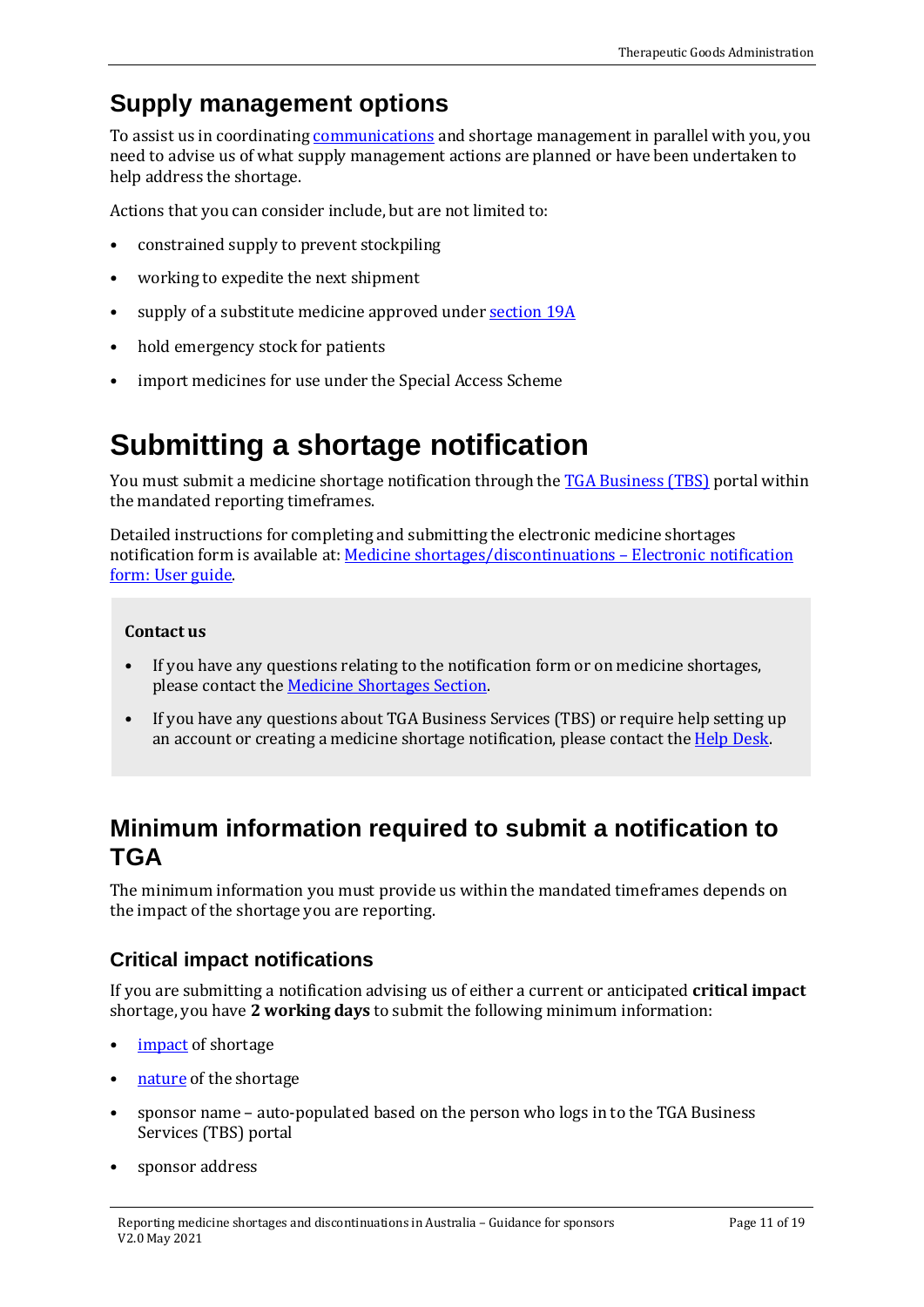- Australian telephone number for public contact purposes
- medical information email for public contact purposes
- [Australian Register of Therapeutic Goods \(ARTG\)](https://www.tga.gov.au/australian-register-therapeutic-goods) number this will provide the ARTG name of the product in shortage
- primary contact (auto-populated based on the person who logs in to TBS) which provides contact details of someone with whom we can liaise
- the date the shortage was known to the sponsor
- estimated dates for the start and end of the shortage
- availability.

You have a further **3 working days** in which to provide the remaining required information about the shortage.

The minimum mandatory reporting requirements are identified in the TBS Notification form by the presence of red asterisks (\*) next to the required fields.

### <span id="page-11-0"></span>**Non-critical impact notifications**

If you are submitting a notification for a reportable medicine that will result in a medium or low patient impact, you have 10 working days in which to notify us and completion of **all** mandatory fields in the electronic notification form.

### <span id="page-11-1"></span>**Updating shortage information**

You need to update the shortage details as soon as you have new information, not when the existing shortage notification is due to be updated or resolved. Your nominated end dates can be extended or the shortage identified as 'resolved' earlier, as required. Information on how to vary a notification is available i[n Medicine shortages/discontinuations – Electronic notification form](https://www.tga.gov.au/publication/medicine-shortagesdiscontinuations-electronic-notification-form-user-guide)  [User guide.](https://www.tga.gov.au/publication/medicine-shortagesdiscontinuations-electronic-notification-form-user-guide)

Maintaining up-to-date information about the shortage is essential to help health professionals and patients manage during the disruption.

### <span id="page-11-2"></span>**New notifications for products previously in shortage**

Sometimes, when you are trying to create a new medicine shortage notification, you will not be able to submit even when all mandatory fields are filled. This happens when there is a previous notification still in the system. Resolved notifications remain in the system for 3 months after you report the resolved shortage.

Pleas[e contact us](https://www.tga.gov.au/hubs/medicine-shortages#contact) so we can **archive** the previous notification immediately. This will allow you to submit the new notification within a couple of hours.

You cannot vary a resolved notification. If your product goes back into shortage after it was resolved, you must create a new notification.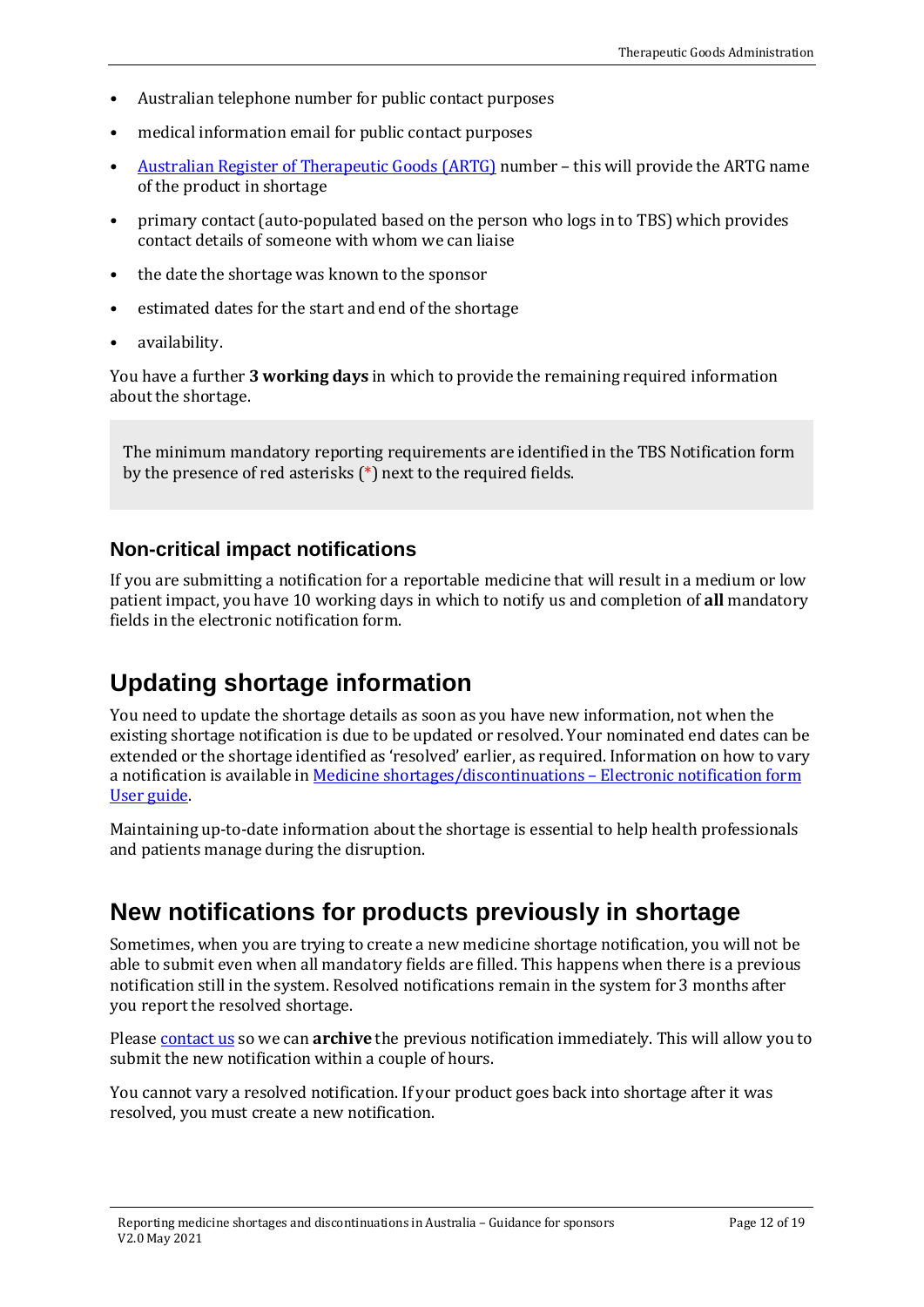# <span id="page-12-0"></span>**Publication of shortages on the TGA website**

All medicine shortages and discontinuations of reportable medicines are published on the [Medicine Shortage Reports Database](https://apps.tga.gov.au/Prod/msi/search?shortagetype=All) on the TGA website.

The database is the key tool for delivering consolidated information to support health professionals and consumers when there is a temporary or permanent disruption to the supply of a medicine in Australia.

By subscribing to th[e alert service,](https://www.tga.gov.au/medicine-shortages-alert-service) subscribers can elect to receive email or RSS feed notification of new and updated medicines shortage information.

# <span id="page-12-1"></span>**Publication timeframes**

We publish **all current shortages and discontinuations** immediately after our review of the notification. This helps ensure timely and consistent communication to all our stakeholders.

For **anticipated** shortages and discontinuations, you can provide a justification asking us to consider delaying publication. We need to publish these as soon as possible to allow sufficient time for health professionals and consumers to prepare in advance but we will consider a request to delay publication if there is a strong public health justification.

Acceptable reasons could include:

- allowing sponsors to determine if the shortage is likely to eventuate
- allowing time for sponsors to manage remaining supply
- allowing time for sponsors to prepare communications

If your justification is not in the interest of public health, we will tell you of our decision and publish **immediately**.

If we agree with your justification to delay publishing, we will publish on your nominated date or contact you to discuss an alternative date.

The **final decision** about the publication date will be at our discretion.

# <span id="page-12-2"></span>**What information is published**

The information published on the Medicine shortage reports database will include:

- sponsor's name
- sponsor's nominated public contact details
- ARTG number
- ARTG name of medicine (includes name, active ingredient(s), strength, dosage form and container)
- dosage form
- active ingredient(s)
- therapeutic class description
- nature of the shortage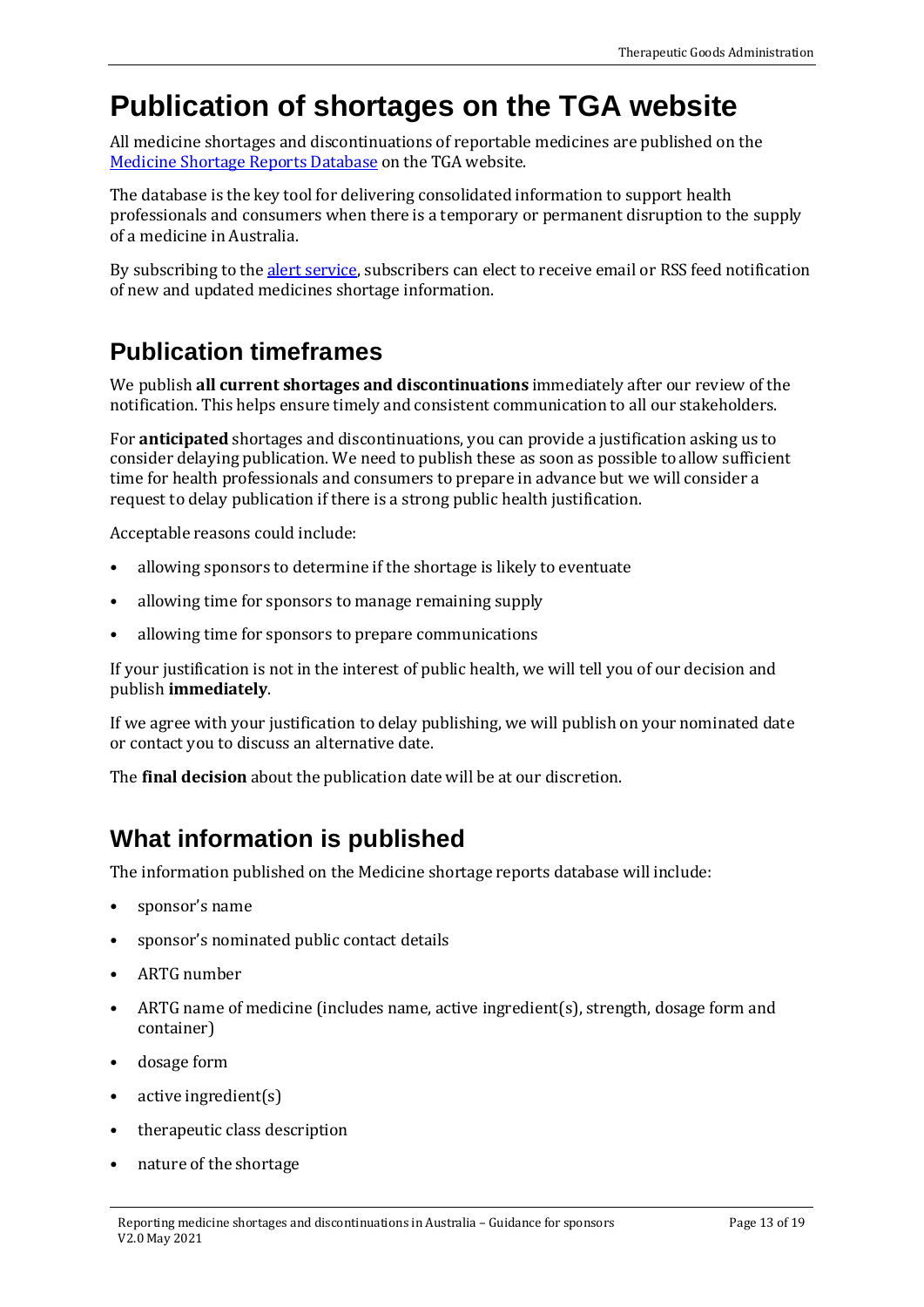- availability
- reason for the shortage
- estimated shortage dates for current or anticipated shortages
- deletion from market date for discontinued products

The sponsor's nominated website will only be published if it contains information that relates to the sponsor's management of the shortage

Any relevant management action taken by the sponsor or the TGA can also be published.

### <span id="page-13-0"></span>**Availability of shortage notifications on the TGA website**

Anyone can view published information in th[e Medicine Shortage Reports Database](https://apps.tga.gov.au/Prod/msi/search?shortagetype=All) on the TGA website. The length of time for which a shortage is included in the Database varies depending on its status.

- A published anticipated shortage remains under the 'Anticipated' tab in the Database until it is resolved or becomes current
- Current shortages notified to the TGA can be found under the 'Current' tab
- Once the notification has been updated to show that it's resolved, it can be viewed under the 'Resolved' tab for a further 3 months
- All discontinuations can be viewed from the date of publication until 1 year after the nominated 'Deletion from market' date

# <span id="page-13-1"></span>**Communication of shortages**

We publish information about medicine shortages to help patients and health professionals manage treatment during the supply disruption. It is important that medicine sponsors also actively communicate directly to anyone affected. This can include communication strategies and activities such as letters to health professionals, patient groups and wholesalers.

You should include the following details when communicating about shortages:

- name of the medicine in shortage
- its ARTG number
- duration of the shortage/expected discontinuation date
- your contact details, such as a phone number
- any alternative arrangements for supply during the shortage period, for example, [section](https://www.tga.gov.au/ws-s19a-index)  [19A approvals](https://www.tga.gov.au/ws-s19a-index)
- confirmation that the TGA has been notified
- where can patients find further information, for example the TGA website or your company's website

### <span id="page-13-2"></span>**Sponsor communication of shortages**

You must contact all known points in your supply chain to inform them of a supply disruption.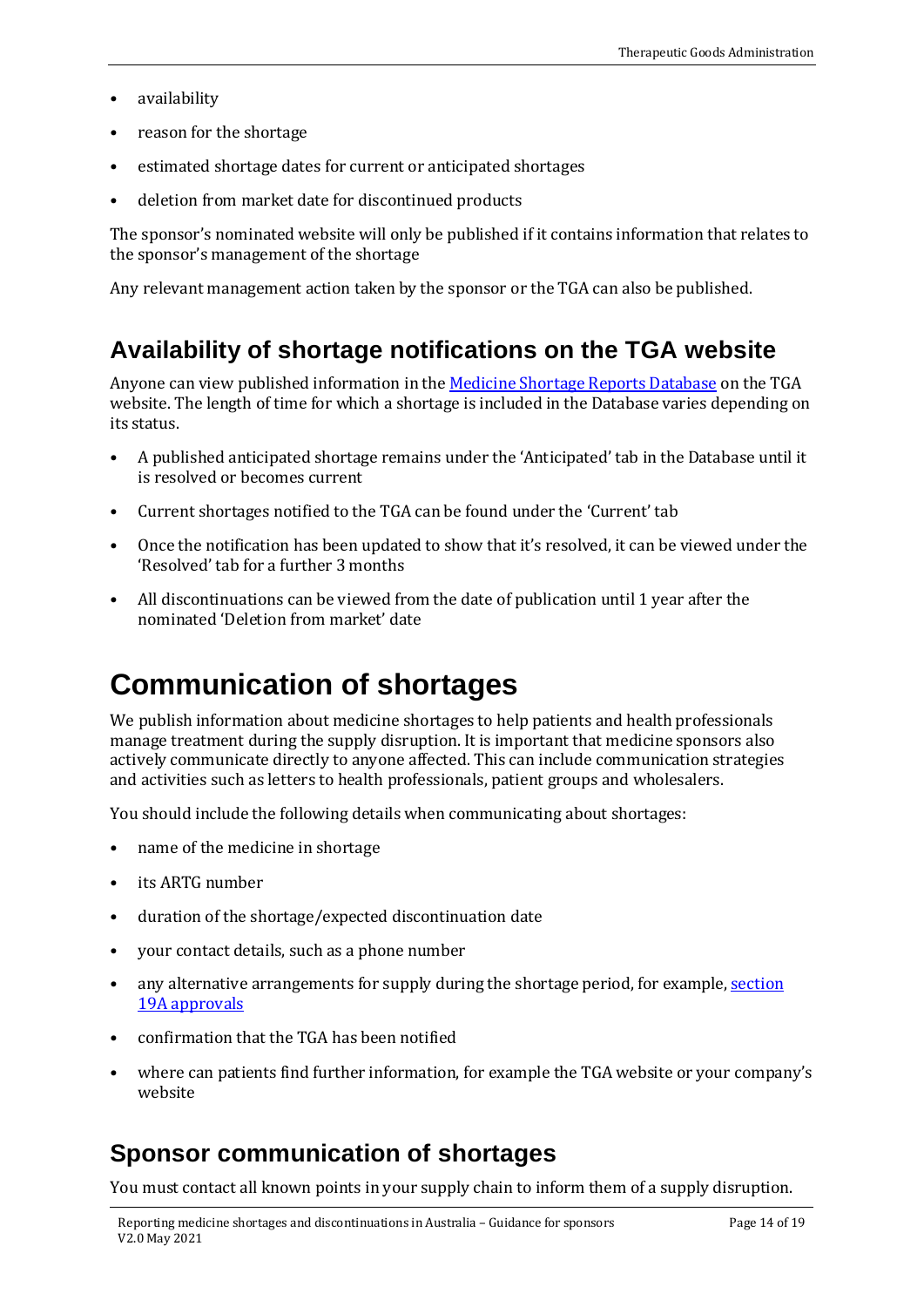If your medicine is affected by a critical shortage or discontinuation, you must also contact the following entities, as appropriate. This can occur after the notification has been published on the [Medicine Shortage Reports Database.](https://apps.tga.gov.au/Prod/msi/search?shortagetype=All) 

- **hospital medicines** notify State and Territory Health Departments, wholesalers marketing into private hospitals and the Society of Hospital Pharmacists of Australia
- **community/retail pharmacy medicines** notify the Pharmaceutical Society of Australia, the Pharmacy Guild of Australia and wholesalers and pharmacies
- **PBS medicines** notify the Australian Department of Health's Technology Assessment and Access Division, who in turn will notify Community Service Obligation Distributors. You may have reporting obligations under the *National Health Act 1953*.
- **National Immunisation Program vaccines** notify the Australia Department of Health's Office of Health Protection and Response
- **National Blood Authority plasma components** (where they are registered medicines) notify the National Blood Authority and the Office of Health Protection and Response.

# <span id="page-14-0"></span>**Case studies**

Scenarios are set out below to assist your understanding of your obligations to report shortages and discontinuations. The examples include situations which may not seem to fit the usual circumstances but the list is not intended to be exhaustive or comprehensive.

Every potential medicine shortage needs to be assessed and managed based on its specific circumstances and in accordance with the requirements determined by the Act.

# <span id="page-14-1"></span>**Manufacturing issues**

**Scenario**: On 1 February 2019, a sponsor of a reportable medicine included in the [Medicines](https://www.legislation.gov.au/Series/F2018L01679)  [Watch List](https://www.legislation.gov.au/Series/F2018L01679) becomes aware of possible manufacturing delays.

The sponsor investigates mitigation strategies such as using an alternative manufacturing site and assesses the extent of the problem (both in duration and the amount of affected stock). On 5 February 2019, the sponsor concludes that, although the stocks of the medicine in Australia will be sufficient for the time being, the delays will mean that demand won't be met by early April.

**Outcome**: As the anticipated shortfall will occur within **6 months** of 5 February 2019, on that date there is a reportable shortage of the medicine.

As the medicine is included in the Medicines Watch List, the shortage is of **critical impact** and the sponsor therefore must notify the TGA within **2 working days** (in this case by 7 February 2019).

# <span id="page-14-2"></span>**Unexpected increase in demand**

Many medicine shortages arise due to an unexpected increase in demand, most commonly due to another brand with the same active ingredient already being in shortage.

When this occurs, a number of actions are needed. This can often involve liaison with the TGA.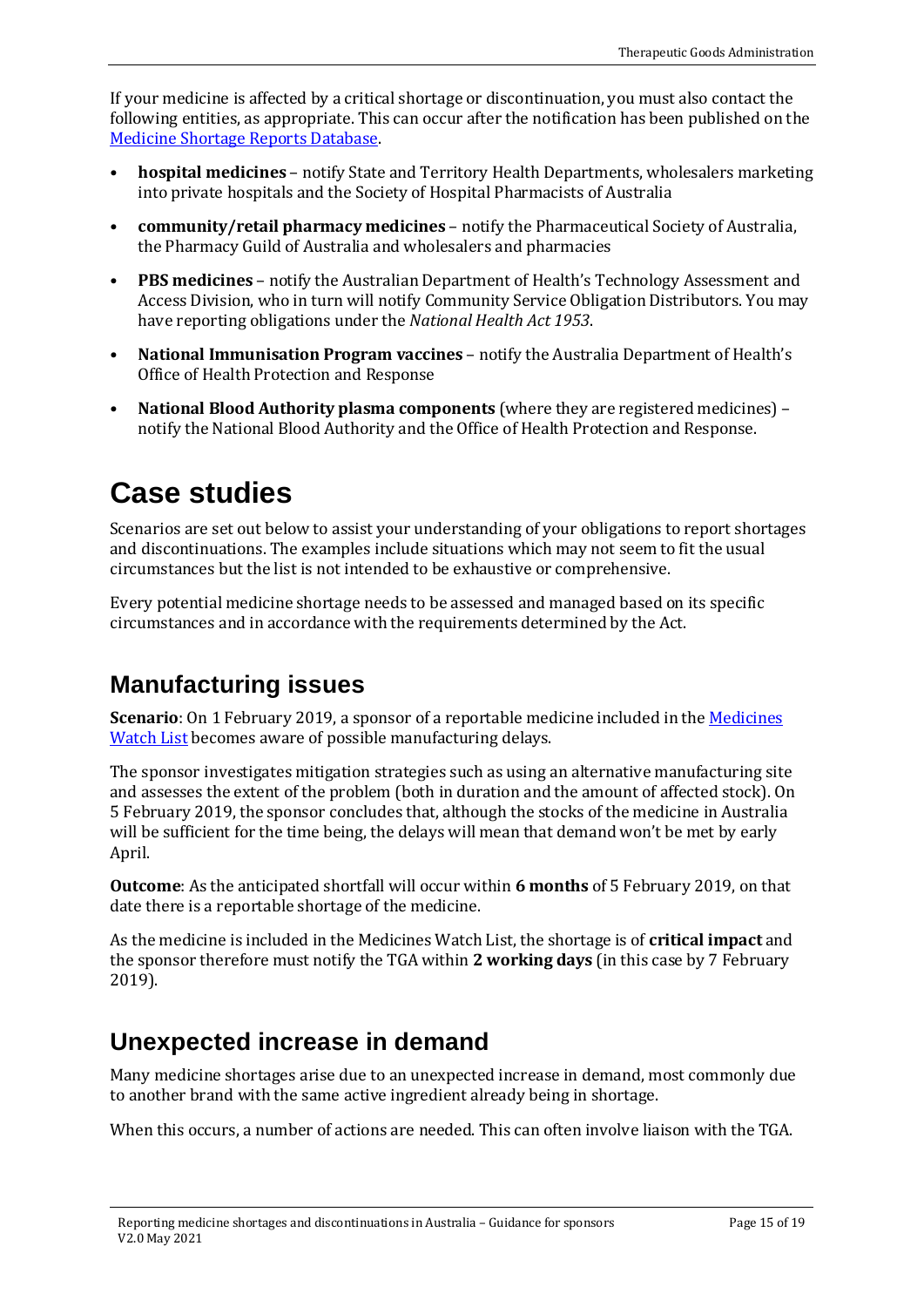**Scenario**: Sponsor A has a 50 per cent market share for a specific medicine, while Sponsor B and Sponsor C each have 25 per cent. Sponsor A reports a shortage of their brand to the TGA. The impact level is assessed by Sponsor A as being **medium** and they notify the TGA within **10 days**.

**Outcome**: The TGA reviews the shortage notification and publishes it. As Sponsor A has notified that they have a 50 per cent market share, the TGA contacts Sponsor B and Sponsor C individually to inform them of the shortage and collect information relating to their current supply status, market share and whether they anticipate any shortages in the next **6 months**.

Sponsor B expects a shortage due to the increased demand caused by Sponsor A's shortage. Sponsor C is unsure and is asked by the TGA to investigate further. Upon further investigation, Sponsor C also anticipates a shortage due to increased demand. Both companies submit anticipated shortage notifications.

As a consequence, the TGA may negotiate with Sponsor A to reassess/increase their shortage impact rating.

The TGA continues to liaise with each sponsor to assess currency of information and monitor market signals from other sources of information, such as health professionals and consumers. In these situations, it is common for the TGA to develop mitigation strategies such as approving temporary supply of overseas-registered medicines.

## <span id="page-15-0"></span>**Discontinuation of a medicine**

**Scenario**: In March 2019, the global parent company decides to shut down Australian operations and cease supplying the Australian market from October 2019. The medicine sponsor has three products registered on the [ARTG](https://www.tga.gov.au/australian-register-therapeutic-goods) that will all be discontinued in **7 months**.

**Outcome**: The sponsor assesses the discontinuation as being of low impact and therefore has 1 month to notify the TGA (to be within the **required 6 month** reporting period).

However, to allow affected patients and health professionals as much time as possible to identify alternative treatments, the sponsor should inform the TGA as soon as possible.

## <span id="page-15-1"></span>**Discontinued medicine is replaced with a new medicine**

Some changes made by sponsors to their medicines will result in the need for a new entry on the ARTG. This is because under the Australian legislation, the goods have become 'separate and distinct' from the original entry. However, in some instances, the new medicine can be 'grouped' with the existing medicine and the AUST R number remains the same.

**Scenario 1**: A product will be discontinued in **6 months**. The sponsor has registered a new product, considered therapeutically identical but with a new AUST R number, but it will not in supply for another **9 months**.

**Outcome**: A **discontinuation notification** is required for the original product, noting the actual deletion from market date. There will be **3 months** where there is effectively no registered product available.

To help patients during the disruption in supply, the sponsor should provide details of the replacement medicine so we can include this information on the published discontinuation notification.

As the new product has not been supplied, there is no shortage of this medicine in the 9 month period and **no** requirement to notify the TGA of lack of supply. The sponsor should confirm if they must notify the TGA of commencement of supply as this is usually a condition of [registration](https://www.tga.gov.au/sites/default/files/dr4-appendix-04.pdf) for new prescription medicines.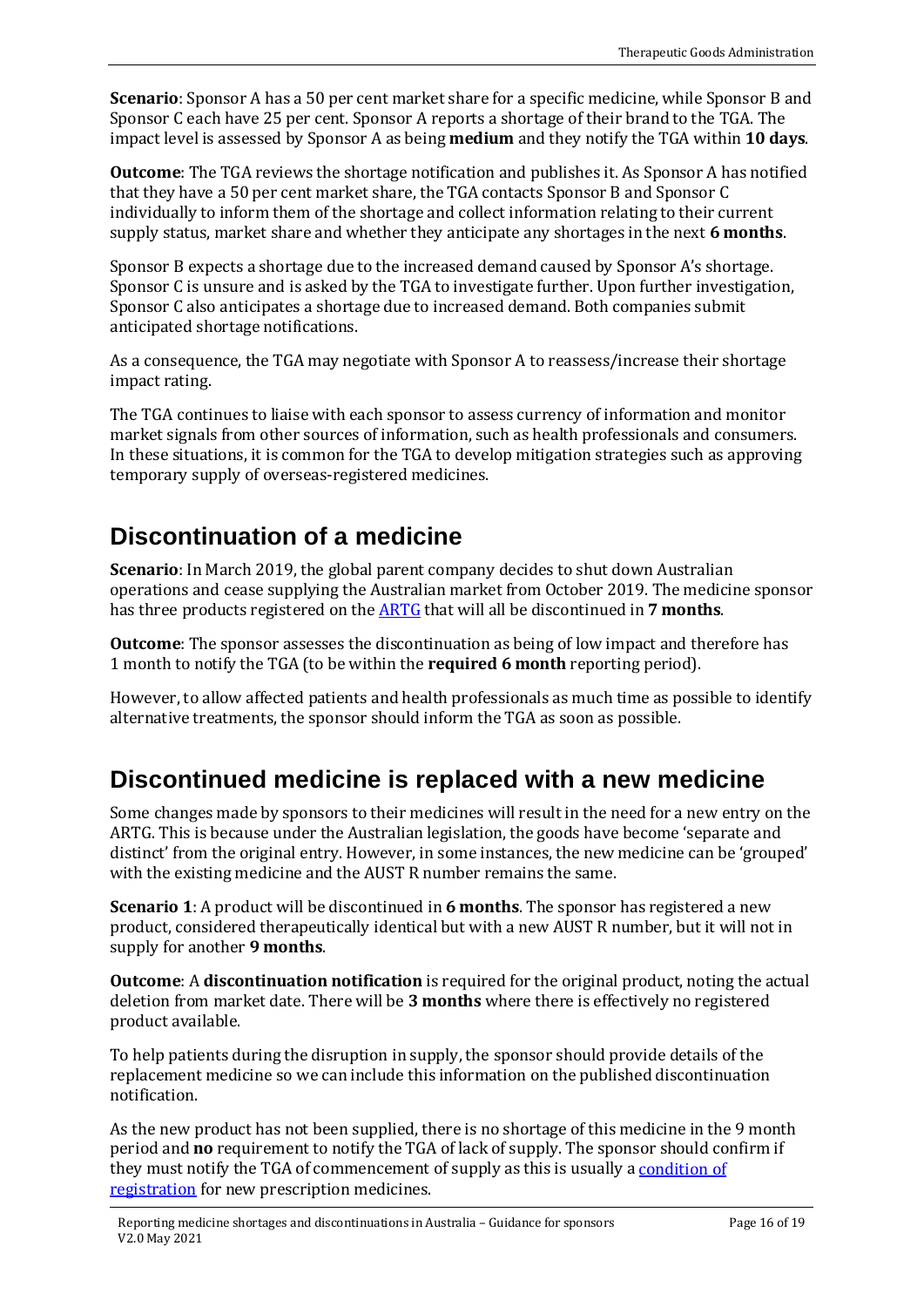**Scenario 2**: A product will be discontinued in **6 months**. The sponsor has registered a new product, considered therapeutically identical but with a different AUST R number, and it will be available in the marketplace before the end of the 6 months.

**Outcome**: There is a requirement for a **discontinuation notification** to be submitted for the original product. When submitting this notification, the sponsor should include in the supplementary information that it is being replaced with another medicine, providing all relevant details.

We will include this information in the published notification to inform customers of the change. The sponsor can also inform health professionals and consumers using a Dear Healthcare Professional/consumer letter(s).

**Scenario 3**: A product will be discontinued in **6 months** but the sponsor has a new product registered which retains th[e AUST R number](https://www.tga.gov.au/acronyms-glossary#id_935) of the product being discontinued. Manufacture of the new product has been delayed for **9 months**.

**Outcome**: As both products have the same AUST R number, an **anticipated** shortage notification should be submitted for the 'new product' for a period of **3 months** with the shortage period beginning in **6 months**. The sponsor does **not** submit a discontinuation notification.

## <span id="page-16-0"></span>**Shortage as a result of a recall**

A product [recall](https://www.tga.gov.au/about-australian-recall-actions) can result in a medicine shortage. The TGA will already be involved in the recall action, but, if it is a reportable medicine, the sponsor must also submit a medicine shortage notification.

Sponsor obligations for a recall are separate from the obligation to report a medicine shortage.

**Scenario**: Through its standard quality assurance processes, a sponsor discovers that the majority of batches for one of its medicines are contaminated. This is reported to the TGA and advice provided recommends an immediate consumer-level product recall.

**Outcome**: In addition to the recall related activities, the sponsor also notifies the TGA that this will result in a shortage of that product for about **3 months**. This is the period of time the sponsor estimates it will take to get alternative batches of stock into Australia in sufficient quantities to resolve the shortage.

# <span id="page-16-1"></span>**Local stock out issues**

There may be instances where a sub-population in Australia may not have access to a certain medicine at a particular point in time. This could be due to a number of reasons including limitations in delivering to a particular region or cohort (for example, a town in which only a pharmacy depot exists or due to specialised commercial arrangements between wholesalers and pharmacies). These situations are known as 'stock outs' and are not managed by the TGA as medicine shortages.

**Scenario**: A rural town has only one, relatively small pharmacy. Due to the volume of business conducted, it does not have commercial arrangements with all of the major available suppliers.

A patient in the town is prescribed a medicine that is not stocked by the pharmacy's supplier, so the local pharmacist cannot dispense the medicine. The patient must drive to another town to get their prescription filled.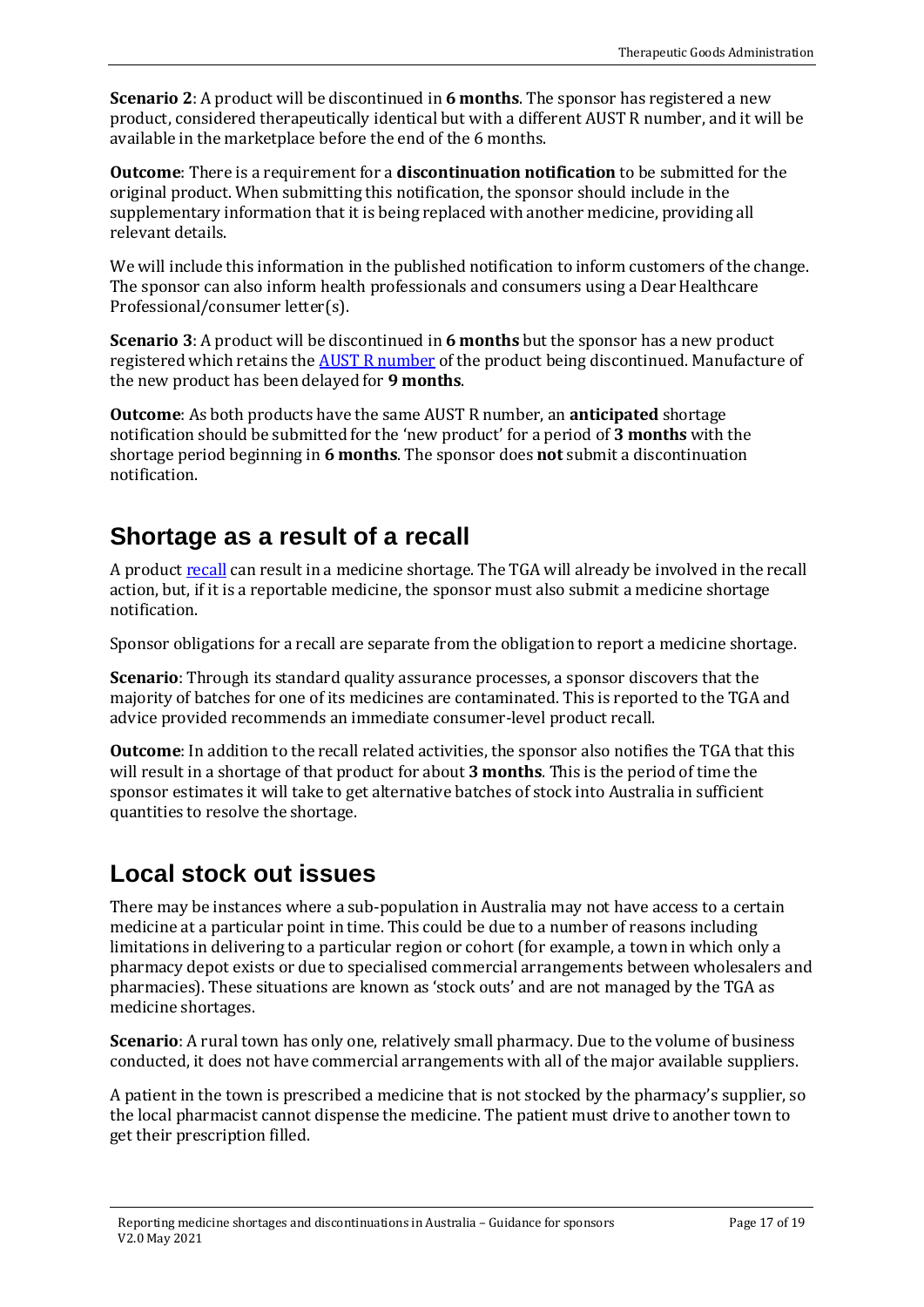**Outcome**: This would represent an **unavailability** of a medicine at a particular location and would not constitute a medicine shortage under the TGA's legislation. No regulatory obligations would be imposed on the medicine sponsor in this instance.

# <span id="page-17-0"></span>**Version history**

| Version | <b>Description of change</b>                                                                                      | <b>Author</b>                                                                                                      | <b>Effective date</b> |
|---------|-------------------------------------------------------------------------------------------------------------------|--------------------------------------------------------------------------------------------------------------------|-----------------------|
| V1.0    | Original publication                                                                                              | Pharmacovigilance and<br>Special Access Branch                                                                     | 23/11/2018            |
| V1.1    | Minor updates to include<br>information about the<br>compliance framework                                         | Pharmacovigilance and<br>Special Access Branch                                                                     | May 2019              |
| V2.0    | Re-write and update following<br>enhancements to the TBS portal<br>form and Medicine Shortage<br>Reports Database | Pharmacovigilance and<br>Special Access Branch/<br><b>Medicine Shortages</b><br>Section and Regulatory<br>Guidance | May 2021              |